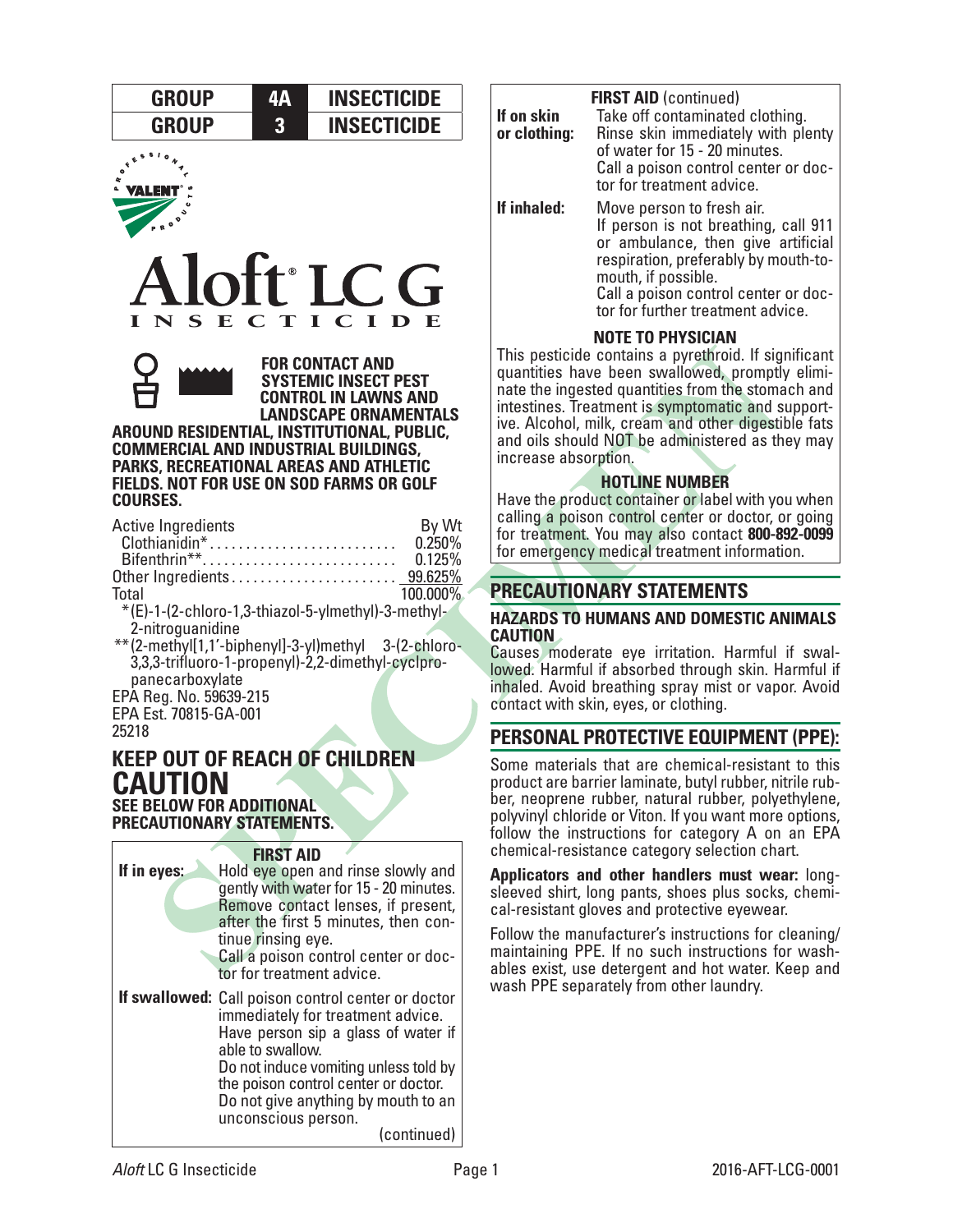## **USER SAFETY RECOMMENDATIONS**

Users should

- Wash hands before eating, drinking, chewing gum, using tobacco or using the toilet.
- Remove clothing immediately if pesticide gets inside. Then wash thoroughly and put on clean clothing.
- Remove PPE immediately after handling this product. Wash the outside of gloves before removing. As soon as possible, wash thoroughly and change into clean clothing.

# **ENVIRONMENTAL HAZARDS**

This product is extremely toxic to fish and aquat- ic invertebrates. To protect the environment, do not allow pesticide to enter or run off into storm drains, drainage ditches, gutters or surface waters. Apply- ing this product in calm weather when rain is not predicted for the next 24 hours will help to ensure that wind or rain does not blow or wash pesticide off the treatment area. Sweeping any product that lands on a driveway, sidewalk, or street, back onto the treated area of the lawn or garden will help to prevent runoff to water bodies or drainage systems. Rinsing application equipment over the treated area will help avoid runoff to water bodies or drainage systems. Drift and runoff may be hazardous to aquatic organisms in neighboring areas. Do not apply where runoff is likely to occur.

This product is toxic to bees exposed to treatment and for more than 5 days following treatment. Do not apply this product to blooming, pollen-shedding or nectarproducing parts of plants if bees may forage on the plants during this time period, unless the application is made in response to a public health emergency declared by appropriate State or Federal authorities.

# **DIRECTIONS FOR USE**

It is a violation of Federal law to use this product in a manner inconsistent with its labeling.

# **READ ENTIRE LABEL. USE STRICTLY IN ACCOR- DANCE WITH PRECAUTIONARY STATEMENTS AND DIRECTIONS, AND WITH APPLICABLE STATE AND FEDERAL REGULATIONS.**

Do not apply this product in any way that will contact workers or other persons, either directly or through drift. Only protected handlers may be in the area during application. For any requirements specific to your State or Tribe, consult the agency responsible for pesticide regulation.

#### **Apply using ground equipment only; do not apply by air.**

## **USE INFORMATION**

Aloft® LC G Insecticide is a broad spectrum, long lasting, contact and systemic insecticide for control of listed insects infesting lawns and ornamentals in landscapes and surrounding areas. *Aloft* LC G Insecticide can be used around residences, business com-

plexes, industrial complexes, airports, playgrounds, school yards, parks and recreation areas, athletic fields, cemeteries, and arboretums.

## **RESTRICTIONS**

- Do not apply on the following: commercial nurseries, commercial greenhouses, grass grown for seed, golf courses and sod farms.
- Keep children and pets out of treated areas until the dust from the application has settled.
- Apply this product directly to the lawn or garden area. Water treated area as directed on this label. Do not water to the point of runoff.
- Do not make applications during rain.
- Application is prohibited directly into sewers or drains, or to any area like a gutter where drainage to sewers, storm drains, water bodies, or aquatic habitat can occur. Do not allow the product to enter any drain during or after application.
- **DO NOT APPLY** more than a total of 160 lb of *Aloft* LC G Insecticide (0.4 lb of clothianidin active ingredient, 0.2 lb bifenthrin active ingredient) per acre per year.
- Do not apply this product, by any application method, to linden, basswood or other *Tilia* species.

## **RESISTANCE MANAGEMENT**

The active ingredients in *Aloft* LC G Insecticide are clothianidin, a Group 4A insecticide, and bifenthrin a Group 3 insecticide. Insect biotypes with acquired resistance to Group 4A or Group 3 insecticides may eventually dominate the insect population if Group 4A or Group 3 insecticides are used alone or repeatedly in the same site or in successive years as the primary method of control for targeted species. *Aloft* LC G Insecticide contains two active ingredi- ents with different modes of action and provides a recognized built in insecticide resistance management strategy to minimize the development of insecticide resistance in insect pests.

To delay insecticide resistance in insects that are at risk of developing resistance to insecticides consider:

- Avoid the consecutive use of insecticides in the same group on the same insect species.
- Use tank mixtures or premixes of insecticides from a different target site of action.
- Base insecticide use on a comprehensive IPM program.
- Monitor treated insect populations for loss of field efficacy.
- Contact your local extension specialist, certified crop advisors and/or manufacturer for insecticide resistance management or IPM recommendations for the specific site and resistant pest problems.

For further information or to report suspected resistance, you may contact Valent U.S.A. Corporation at the following toll free number 800-898-2536.

## **APPLICATION EQUIPMENT**

Apply *Aloft* LC G Insecticide uniformly over the area being treated with standard granular applica- tion equipment. Use either drop-type or rotary-type spreaders to apply *Aloft* LC G Insecticide.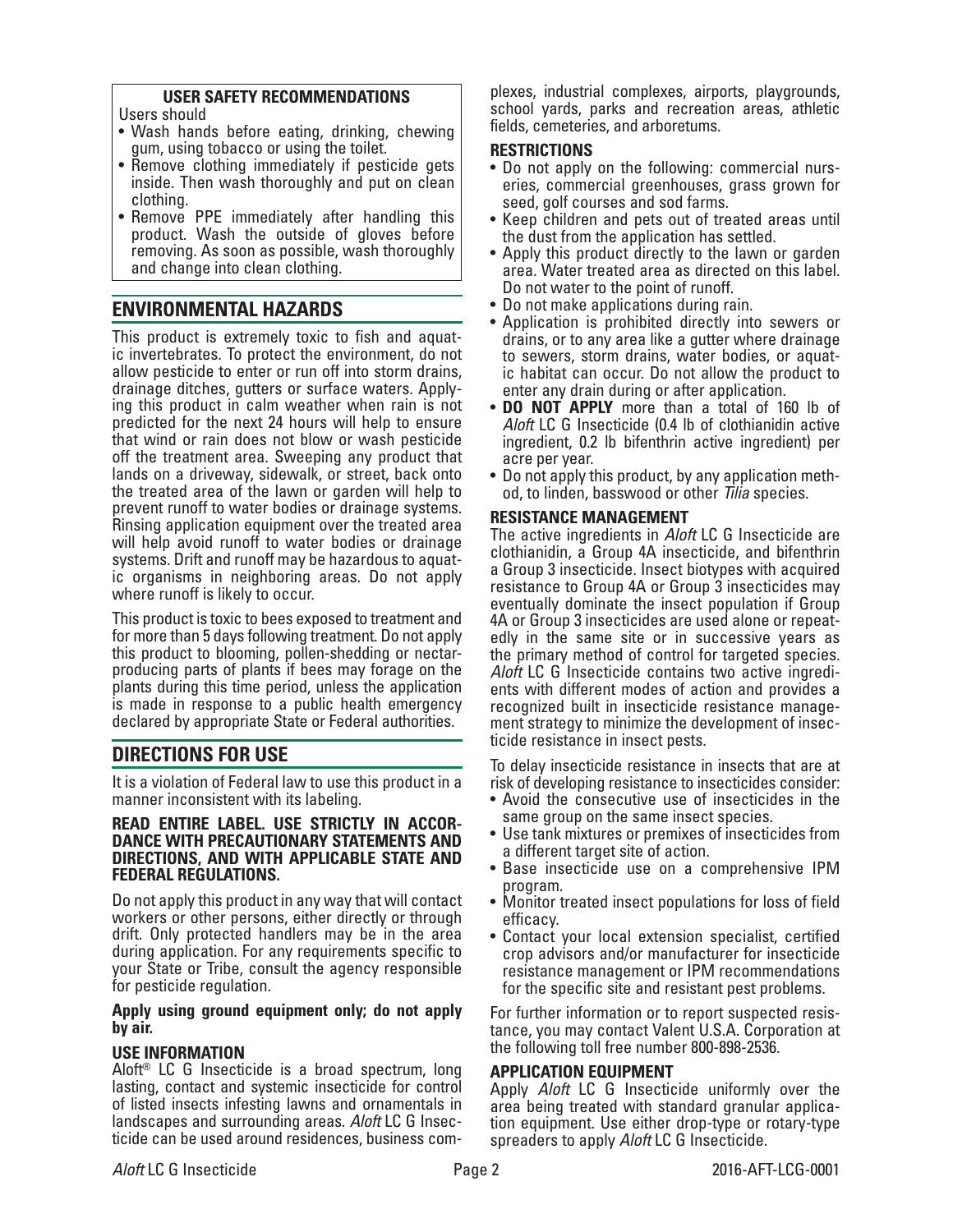Do not use spreaders that apply the material in narrow, concentrated bands. Calibrate application equipment prior to use according to the manufac- turer's directions. Check frequently to be sure equip- ment is working properly and distributing granules uniformly and accurately. In order to insure continu- ing delivery of the correct amount of *Aloft* LC G Insec- ticide further adjustments to the settings should be made periodically during application.

#### **APPLICATION INSTRUCTIONS**

#### **TURFGRASS, LAWNS AND LANDSCAPED AREAS**

*Aloft* LC G Insecticide can be used for broad spectrum insect control in lawns. *Aloft* LC G Insecticide can be used around residences, business complexes, industrial complexes, airports, playgrounds, school yards, parks and recreation areas, athletic fields, cemeteries, and arboretums.

*Aloft* LC G Insecticide has sufficient contact and residual activity to provide high levels of control. The need for an application can be based on historical monitoring of the presence of or anticipated occurrence of individual or multiple insect pest species, the site, previous records or experiences, current season adult trapping or other methods. Optimum control of white grubs will be achieved when applications are made just prior to egg laying or to early instar larvae of target pests, followed by sufficient irrigation or rainfall to move the active ingredient into the zone where the insect pests are active. Applications made in advance of egg laying or to areas being damaged by existing white grubs or scavenging animals will be controlled with applications of *Aloft* LC G Insecticide anytime white grubs are active. Multiple applications can be made each growing season but do not use more than 160 lb of product (0.4 lb of clothianidin ai, 0.2 lb bifenthrin ai) per acre per year. You may also use additional prod- ucts containing bifenthrin as long as the maximum amount of bifenthrin does not exceed 0.4 lb active ingredient per acre per year.

*Aloft* LC G Insecticide can be applied to turf at 80 - 160 lb per acre per year (1.8 - 3.6 lb/1,000 sq ft). The rate is dependent on the target pest(s), their stage of development and the desired level of control. Optimum control of white grubs (larvae) will be achieved when applications are made just prior to or just after peak egg laying. Use higher rates when long residual control is desired for control of multiple insect pests or late season curative (rescue) applications are made to lawns already showing grub damage or damage due to scavenging of animals. Multiple applications can be made but **do not exceed** the maximum amount per year (160 lb of *Aloft* LC G Insecticide (0.4 lb of clothianidin ai, 0.2 lb bifenthrin ai) per acre per year or 3.6 lb/1,000 sq ft/year).

Consult your local State Agricultural Experiment Station, State Extension Turf Specialists or other lawn experts for specific information concerning the timing of applications.

For early season control of listed insect pests (such as annual bluegrass weevil) and for full season control of white grubs, make the first application of *Aloft* LC G Insecticide at peak adult activity or when other insect pests reach a damaging population in the spring at a rate of 100 - 160 lb per acre (2.3 - 3.6 lb/1,000 sq ft). For control of white grubs at standard application timing, apply 80 - 160 lb per acre (1.8 - 3.6 lb/1,000 sq ft) just prior peak adult activity or to early instar larvae.

For listed surface insects, do not water in *Aloft* LC G Insecticide for at least 24 hours after the application. If target insects are in the thatch, lightly water in after application with enough water to wet the thatch zone. For control of Armyworms, Cutworms and other surface feeders, apply 80 - 160 lb per acre (1.8 - 3.6 lb/1,000 sq ft) at the first sign of insects or insect damage. Repeat applications up to a total of 160 lb product/A per year (3.6 lb product/1,000 sq ft per year) to control additional flushes of insects. Up to a total of 160 lb of *Aloft* LC G Insecticide (0.4 lb of clothianidin ai, 0.2 lb bifenthrin ai) per acre per year (3.6 lb/1,000 sq ft/year) can be applied.

For control of existing grub populations, irrigate after application with enough water to move the insecticide into the zone where the grubs are feeding.

Do not mow until after irrigation or rainfall has occurred so that uniformity of application will not be affected.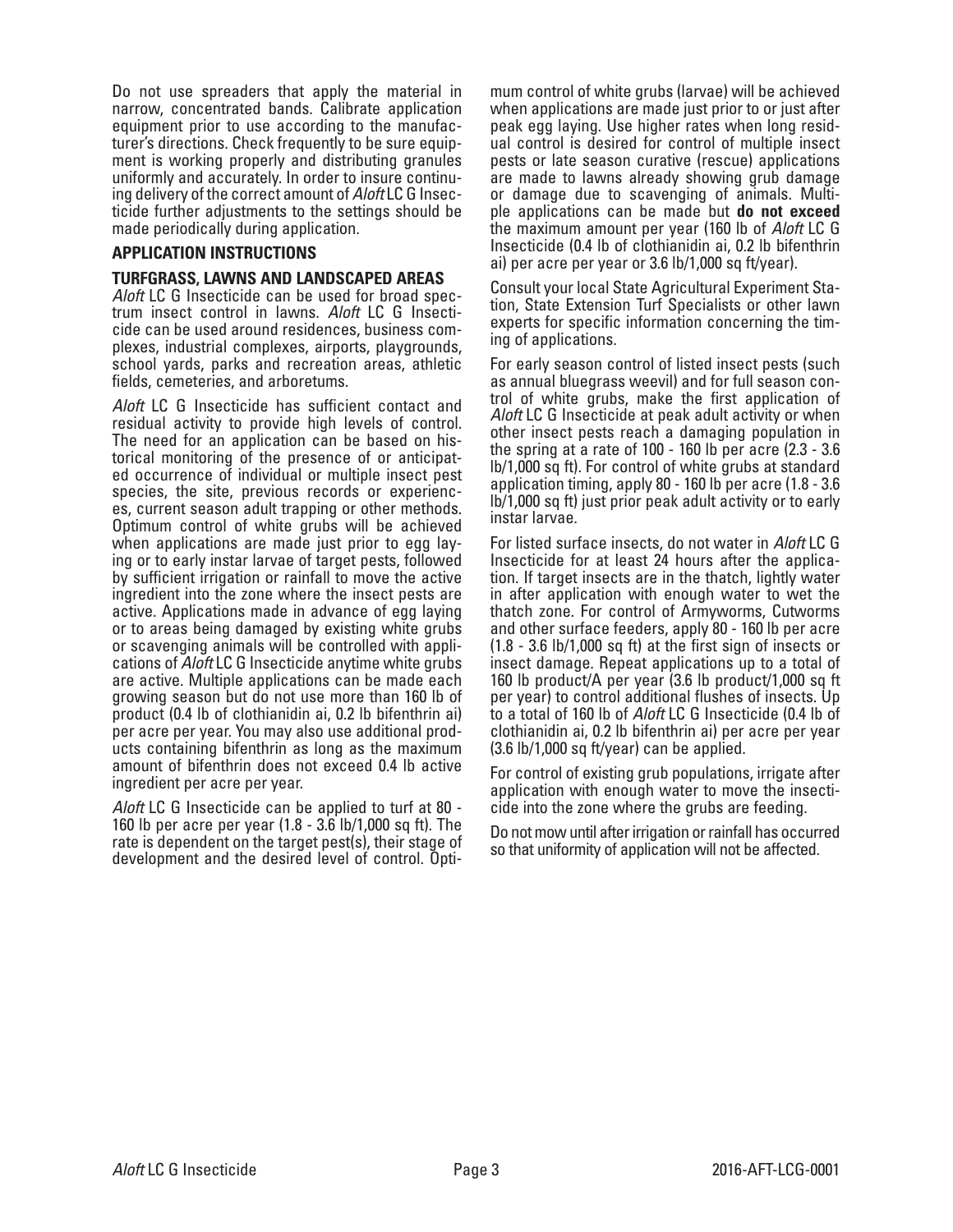| <b>TURFGRASS AND LAWNS</b>                                                                                                                                                                                                                                                                                                                                                                                                                                                                                                                                                                                                                                                                                                                                                                                                                                                                                                                                                                                                                                                                                                                                                                                                                                                                                                                                                                                                                                                                                                                                                                                                                                                                                                                                                                                                                                                                                                                                                                                                                                                                                                                                                                                                                                                                                                                                                                                                                                                                                                                                                                                                                                                                                                                                                                                                                                                                                                                                                                                                                                                                                                                                                                                                                                   |                                                                                                                                                                                                                                                                                                                                                                                                                                                                                                                                                                                                                                                            |  |  |  |  |
|--------------------------------------------------------------------------------------------------------------------------------------------------------------------------------------------------------------------------------------------------------------------------------------------------------------------------------------------------------------------------------------------------------------------------------------------------------------------------------------------------------------------------------------------------------------------------------------------------------------------------------------------------------------------------------------------------------------------------------------------------------------------------------------------------------------------------------------------------------------------------------------------------------------------------------------------------------------------------------------------------------------------------------------------------------------------------------------------------------------------------------------------------------------------------------------------------------------------------------------------------------------------------------------------------------------------------------------------------------------------------------------------------------------------------------------------------------------------------------------------------------------------------------------------------------------------------------------------------------------------------------------------------------------------------------------------------------------------------------------------------------------------------------------------------------------------------------------------------------------------------------------------------------------------------------------------------------------------------------------------------------------------------------------------------------------------------------------------------------------------------------------------------------------------------------------------------------------------------------------------------------------------------------------------------------------------------------------------------------------------------------------------------------------------------------------------------------------------------------------------------------------------------------------------------------------------------------------------------------------------------------------------------------------------------------------------------------------------------------------------------------------------------------------------------------------------------------------------------------------------------------------------------------------------------------------------------------------------------------------------------------------------------------------------------------------------------------------------------------------------------------------------------------------------------------------------------------------------------------------------------------------|------------------------------------------------------------------------------------------------------------------------------------------------------------------------------------------------------------------------------------------------------------------------------------------------------------------------------------------------------------------------------------------------------------------------------------------------------------------------------------------------------------------------------------------------------------------------------------------------------------------------------------------------------------|--|--|--|--|
| <b>APPLICATION RATE</b><br><b>INSECT PEST</b>                                                                                                                                                                                                                                                                                                                                                                                                                                                                                                                                                                                                                                                                                                                                                                                                                                                                                                                                                                                                                                                                                                                                                                                                                                                                                                                                                                                                                                                                                                                                                                                                                                                                                                                                                                                                                                                                                                                                                                                                                                                                                                                                                                                                                                                                                                                                                                                                                                                                                                                                                                                                                                                                                                                                                                                                                                                                                                                                                                                                                                                                                                                                                                                                                |                                                                                                                                                                                                                                                                                                                                                                                                                                                                                                                                                                                                                                                            |  |  |  |  |
| $1.8 - 3.6$ lb per<br>$1,000$ sq ft<br>$(80 - 160$ $(b/A)$                                                                                                                                                                                                                                                                                                                                                                                                                                                                                                                                                                                                                                                                                                                                                                                                                                                                                                                                                                                                                                                                                                                                                                                                                                                                                                                                                                                                                                                                                                                                                                                                                                                                                                                                                                                                                                                                                                                                                                                                                                                                                                                                                                                                                                                                                                                                                                                                                                                                                                                                                                                                                                                                                                                                                                                                                                                                                                                                                                                                                                                                                                                                                                                                   | Annual Bluegrass Weevil/Hyperodes (Adults) <sup>1</sup><br>Annual Bluegrass Weevil/Hyperodes (Larvae) <sup>1</sup><br>Ants <sup>2</sup> , Nuisance (Excluding fire, harvester, pharaoh, and carpenter ants)<br>Armyworms<br>Billbugs <sup>3</sup><br><b>Black Turfgrass Ataenius4</b><br>Chiggers<br><b>Chinch Bugs</b><br>Cutworms<br><b>European Crane Fly</b><br>Grasshoppers<br>Leafhoppers<br>Mole Crickets <sup>5</sup><br>Pillbugs<br>Sod Webworms<br>Sowbugs<br>Spittle Bug<br>Sugarcane Grub<br>White Grubs <sup>6</sup> (Asiatic Garden Beetle, European Chafer, Green June<br>Beetle, Japanese Beetle, Northern Masked Chafer, Phyllophaga spp. |  |  |  |  |
| 3.2 lb per 1,000 sq ft<br>(137 lb/A)                                                                                                                                                                                                                                                                                                                                                                                                                                                                                                                                                                                                                                                                                                                                                                                                                                                                                                                                                                                                                                                                                                                                                                                                                                                                                                                                                                                                                                                                                                                                                                                                                                                                                                                                                                                                                                                                                                                                                                                                                                                                                                                                                                                                                                                                                                                                                                                                                                                                                                                                                                                                                                                                                                                                                                                                                                                                                                                                                                                                                                                                                                                                                                                                                         | (May or June Beetle), Oriental Beetle, Southern Masked Chafer)<br>Ticks <sup>7</sup>                                                                                                                                                                                                                                                                                                                                                                                                                                                                                                                                                                       |  |  |  |  |
| $2.3 - 3.6$ lb/1,000 sq ft<br>$(100 - 160 \text{ lb/A})$                                                                                                                                                                                                                                                                                                                                                                                                                                                                                                                                                                                                                                                                                                                                                                                                                                                                                                                                                                                                                                                                                                                                                                                                                                                                                                                                                                                                                                                                                                                                                                                                                                                                                                                                                                                                                                                                                                                                                                                                                                                                                                                                                                                                                                                                                                                                                                                                                                                                                                                                                                                                                                                                                                                                                                                                                                                                                                                                                                                                                                                                                                                                                                                                     | Fire Ants, Red Imported <sup>8</sup>                                                                                                                                                                                                                                                                                                                                                                                                                                                                                                                                                                                                                       |  |  |  |  |
| <sup>1</sup> Annual Bluegrass Weevil: Application can be timed for adult weevils as they move from their over winter-<br>ing sites into turf. This movement usually begins before or when Forsythia is in full bloom and continues to<br>full bloom of dogwoods. Larvae from adult weevils that escape the application will be controlled with the<br>application directed at adult weevils. Applications made after adult weevil activity will control larvae. Con-<br>sult your State Cooperative Extension Service for more specific information regarding timing of applica-<br>tion. Full season control of white grubs will be obtained with an application of 100 - 160 lb/Acre targeted<br>towards Annual Bluegrass Weevil/Hyperodes.<br><sup>2</sup> Applications of <i>Aloft</i> LC G Insecticide in the late fall or early spring will reduce populations of nuisance<br>ants (excluding fire, harvester, pharaoh and carpenter ants). Make an application in the fall before ants<br>stop foraging or after theybecome active in the spring. Make a broadcast application and lightly water in<br>to wet the turf and thatch area where ants are foraging.<br><sup>3</sup> Billbugs: Application can be made when adult Billbugs are first observed, usually in April and May in tem-<br>perate regions. A spring application will also control Billbug larvae. Consult your State Cooperative Exten-<br>sion Service for more specific information regarding timing of application. White grubs will be controlled<br>with an application targeted towards Billbugs.<br><sup>4</sup> Black Turfgrass Ataenius: Application can be timed to coincide with the first generation of Black Turf-<br>grass Ataenius that usually appears during May. White grubs will be controlled with an application target-<br>ed towards Black Turfgrass Ataenius.<br><sup>5</sup> Mole Crickets: Apply during peak adult flight and egg lay. If the soil is dry, irrigate before application to<br>stimulate insect activity and water after application to release the insecticide from the granule carrier.<br><sup>6</sup> White Grubs: Apply when white grubs are active from early spring to late fall. The residual activity of<br>Aloft LC G Insecticide is long enough to provide season long control of white grubs when applied for con-<br>trol of early season insects such as Annual Bluegrass Weevil, Billbugs, and Nuisance Ants, overwintering<br>white grubs or other early season insects.<br><sup>7</sup> Ticks (including ticks that may transmit Lyme Disease and Rocky Mountain Spotted Fever): Treat the entire<br>area where exposure to ticks may occur. Ticks may be reintroduced from surrounding areas on host animals.<br><b>Deer Ticks (Ixodes sp.):</b> Apply late fall and/or early spring to control adult ticks that are usually located on<br>brush or grass above the soil surface and in mid- to late-spring to control larvae and nymphs that reside in<br>the soil and leaf litter.<br><b>American Dog Ticks (<i>Dermacentor</i> sp.)</b> : These ticks commonly congregate along paths or roadways where<br>humans are likely to be encountered. Apply from mid-spring to early fall to control American dog tick lar- |                                                                                                                                                                                                                                                                                                                                                                                                                                                                                                                                                                                                                                                            |  |  |  |  |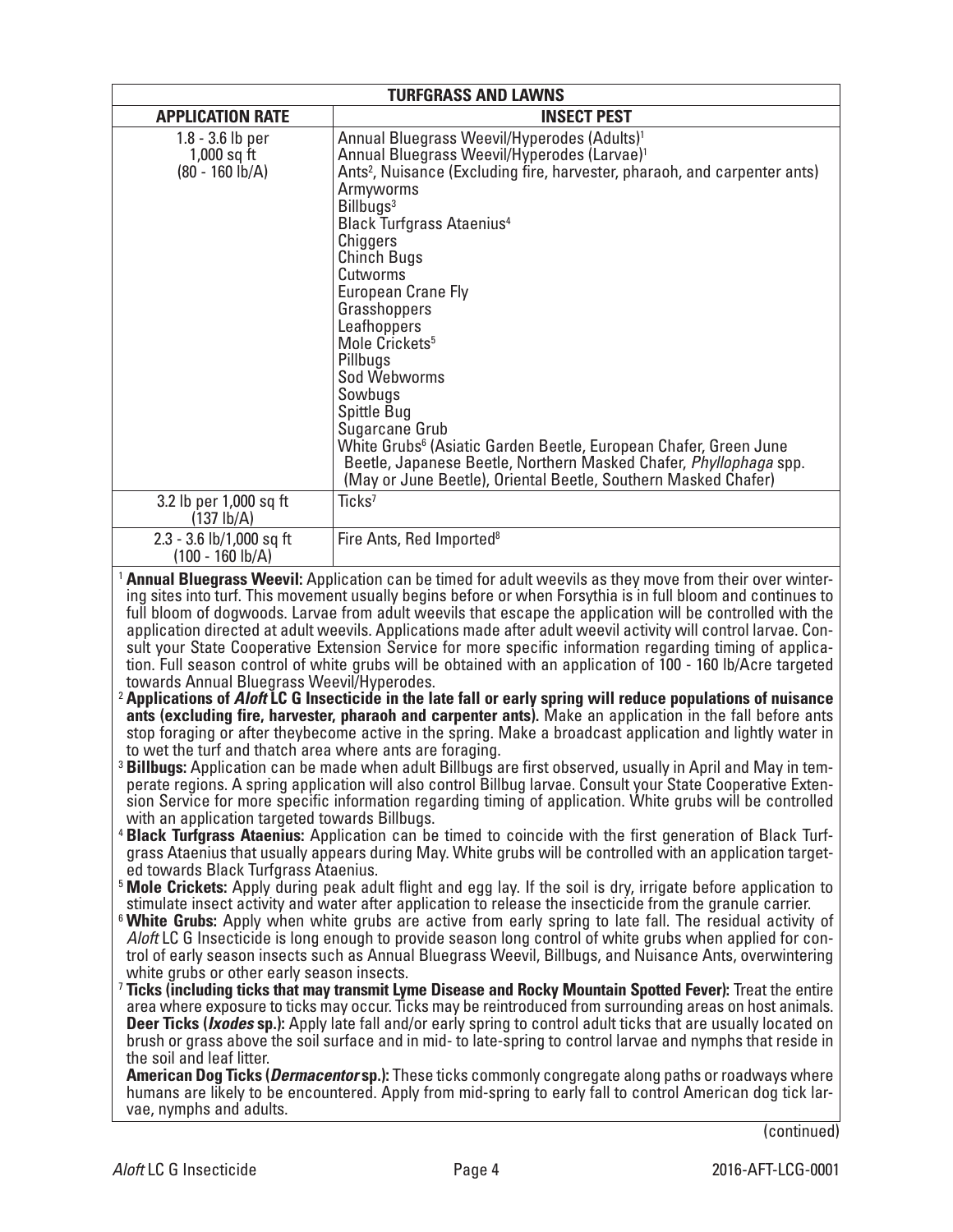## **TURFGRASS AND LAWNS** (continued)

<sup>8</sup> **Imported Fire Ants:** Broadcast applications at 100 - 160 lb/A will control foraging workers. If the soil is not moist, irrigate before application. To activate the granules immediately, water in with a light (0.25 inches) irrigation to release the toxicant from the granules.

**For mound treatments,** use 2.3 - 3.6 lb/1,000 sq ft (use 0.7 oz per mound when applied to a four ft diameter circle) *Aloft* LC G Insecticide. This product will work best when the mound has been disturbed and the fire ants are mobile. Then drench in with 1 - 2 gallons of water.

Apply in cool weather (65 - 80° F) or in early morning or late evening hours when most of the foraging work-<br>ers are in the colony.

### **RESTRICTIONS**

- Do not apply more than a total of 160 lb of *Aloft* LC G Insecticide (0.4 lb of clothianidin ai, 0.2 lb of bifenthrin
- ai) per acre per year.<br>• If the maximum season limit of *Aloft* LC G Insecticide has been applied and pest populations require additional treatments, use another pesticide labeled for control of the targeted insects that does not contain clothianidin. You may use additional products containing bifenthrin as long as the maximum amount of bifenthrin does not exceed 0.4 lb active ingredient per acre per year.

When treating perimeters of structures, make the application to the ground from 5 - 10 feet adjacent to the structure. **FOR PERIMETER APPLICATIONS**

| FOR PERIMETER APPLICATIONS |                                                                                                               |     |     |     |     |      |      |     |       |
|----------------------------|---------------------------------------------------------------------------------------------------------------|-----|-----|-----|-----|------|------|-----|-------|
| Appl.<br>Rate:             | <b>Band</b><br>Ib of <i>Aloft</i> LC G Insecticide/Linear Distance (Feet) Around Structure<br><b>Width in</b> |     |     |     |     |      |      |     |       |
| $lb/1,000$ sq ft           | <b>Feet</b>                                                                                                   | 100 | 150 | 200 | 250 | 300  | 400  | 500 | 1,000 |
| 1.8                        | 5                                                                                                             |     | 1.5 | 2   | 2.5 | 3    |      | 5   | 10    |
| 1.8                        | 10                                                                                                            | 2   | 3   | 4   | 5   | 6    | 8    | 10  | 20    |
| 2.8                        | 5                                                                                                             | 1.4 | 2   | 2.8 | 3.5 | 4.2  | 5.6  |     | 14    |
| 2.8                        | 10                                                                                                            | 3   | 4.5 | 6   | 7.5 | 9    | 12   | 15  | 30    |
| 3.6                        | 5                                                                                                             | 2   | 3   | 4   | 5   | 6    | 8    | 10  | 20    |
| 3.6                        | 10                                                                                                            | 3.6 | 5.4 | 7.2 | 9   | 10.8 | 14.4 | 18  | 36    |

**NOTE:** This table provides amounts which include the total area to be treated. This area includes the area of a circle whose radius is the bandwidth (this accounts for the area treated at the four corners of the struc- ture) plus the linear distance treated times the bandwidth.

|                 | <b>Granular Spreader Settings</b> |                  |                  |  |  |
|-----------------|-----------------------------------|------------------|------------------|--|--|
| <b>Spreader</b> | 2 lb/1,000 sq ft                  | 3 lb/1,000 sq ft | 4 lb/1,000 sq ft |  |  |
| Cyclone         |                                   |                  | $4 - 1/4$        |  |  |
| Lely            | $3$ II                            | 4 II             | 5 II             |  |  |
| Lesco           | 10                                | 15               | 16               |  |  |
| Scotts R8A/SR-1 |                                   |                  |                  |  |  |
| Spyker          | 3                                 | $3 - 1/2$        | $4 - 1/4$        |  |  |
| Vicon           | 20                                | 22               | 23               |  |  |

Note: Spreader settings are approximate starting points for calibrating equipment.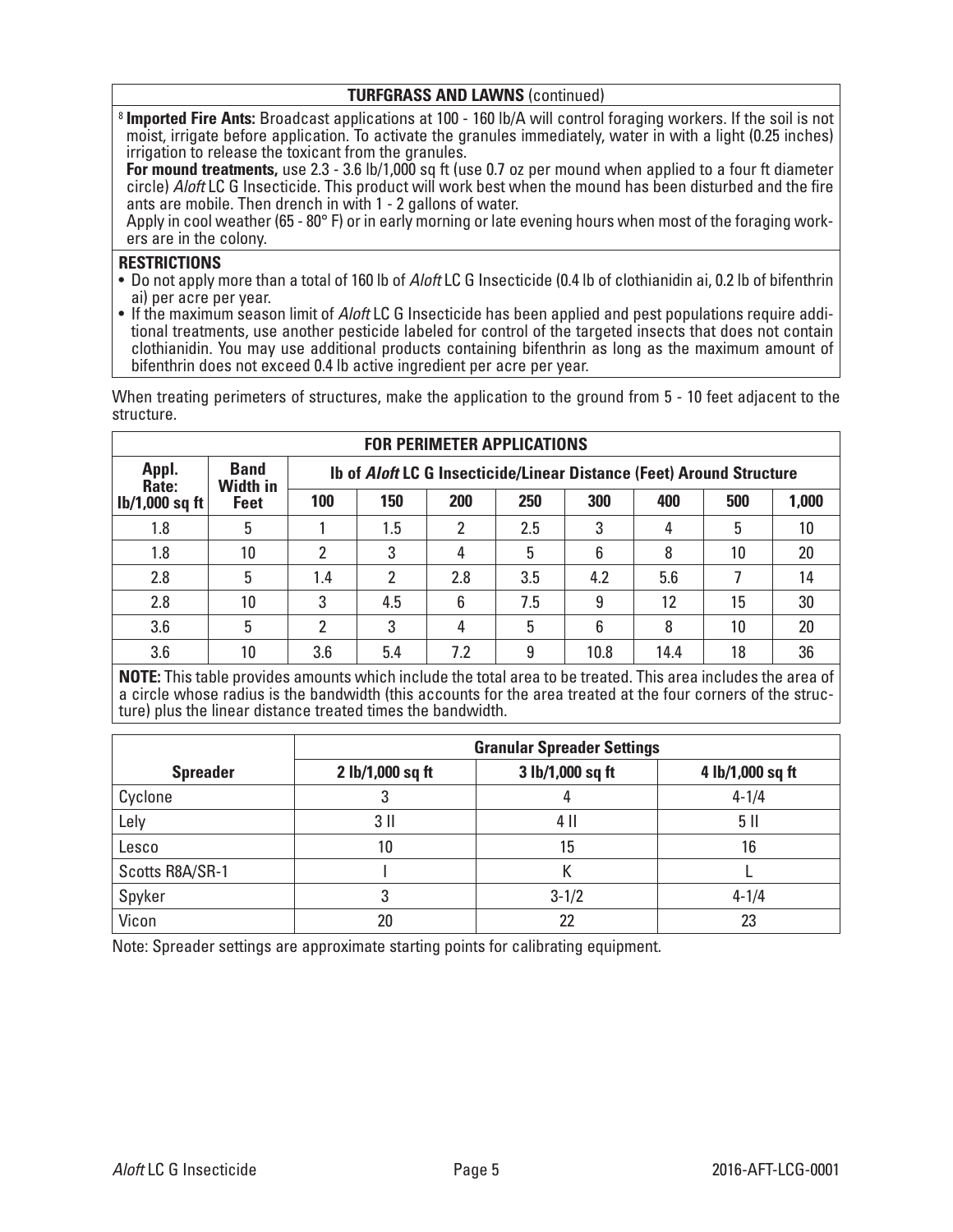#### **APPLICATION INSTRUCTIONS – LANDSCAPE ORNAMENTALS**

*Aloft* LC G Insecticide is a broad spectrum, contact and long lasting systemic insect control product for a wide spectrum of insects infesting landscape ornamentals adjacent to turf areas. *Aloft* LC G Insecticide can be used around residences, business complexes, industrial complexes, airports, playgrounds, school yards, parks and recreation areas, athletic fields, cemeteries, and arboretums.

For control of listed surface insects and insects

that crawl along the surface of the soil or mulch under ornamentals, water in lightly after application to move the insecticide into the areas where insects are active. Following application, water in with enough irrigation or rainfall to move the active ingredient into the zone where the target insects are active. Soil surface applications will provide control of foliage feeding insects; however, optimum control will not be achieved until the active ingredient is taken up by the plant roots and translocated to the area where insects are feeding.

| <b>LANDSCAPE ORNAMENTALS - SOIL INSECT PEST</b>                                                                                                                                                                                                                                                                                                      |                                                                                                                                                                                                             |                                                                                                                                                                                                                                                                           |                                                                                                                                                                                                                                                                                                                                                           |  |  |
|------------------------------------------------------------------------------------------------------------------------------------------------------------------------------------------------------------------------------------------------------------------------------------------------------------------------------------------------------|-------------------------------------------------------------------------------------------------------------------------------------------------------------------------------------------------------------|---------------------------------------------------------------------------------------------------------------------------------------------------------------------------------------------------------------------------------------------------------------------------|-----------------------------------------------------------------------------------------------------------------------------------------------------------------------------------------------------------------------------------------------------------------------------------------------------------------------------------------------------------|--|--|
| <b>SOIL SURFACE OR</b><br><b>MULCH APPLICATION</b>                                                                                                                                                                                                                                                                                                   | <b>SOIL INSECT</b><br><b>PEST CONTROLLED</b>                                                                                                                                                                | <b>APPLICATION</b><br><b>INSTRUCTIONS</b>                                                                                                                                                                                                                                 |                                                                                                                                                                                                                                                                                                                                                           |  |  |
| $1.8 - 3.6$ lb per<br>Ants, Nuisance (Excluding<br>Fire, Harvester, Pharaoh,<br>$1,000$ sq ft<br>$(80 - 160)$ lb/A)<br>and Carpenter Ants)<br><b>Beet Armyworm</b><br><b>Beetles</b><br><b>Black Vine Weevils</b><br>(Adults)<br>Centipedes<br><b>Crickets</b><br>Cutworms<br>Diaprepes (Adults)<br>Earwigs<br><b>Fall Armyworms</b><br>Grasshoppers |                                                                                                                                                                                                             | <b>Millipedes</b><br>Pillbugs<br><b>White Grubs</b><br>(Asiatic Garden<br>Beetle, European<br>Chafer, Green June<br>Beetle, Japanese<br>Beetle, Northern<br>Masked Chafer,<br>Phyllophaga spp.<br>(May or June Beetle),<br>Oriental Beetle,<br>Southern Masked<br>Chafer) | <b>Aloft LC G Insecticide</b><br>must be watered in<br>or receive rainfall<br>after application to be<br>activated. Control of<br>leaf feeding insects will<br>be delayed until the<br>insecticide is taken up by<br>the roots and moved into<br>the areas where insects<br>are feeding, usually 2 -<br>4 weeks. For trees and<br>woody shrubs see below. |  |  |
|                                                                                                                                                                                                                                                                                                                                                      | <b>LANDSCAPE ORNAMENTALS - ABOVE GROUND INSECT PEST</b>                                                                                                                                                     |                                                                                                                                                                                                                                                                           |                                                                                                                                                                                                                                                                                                                                                           |  |  |
| <b>SOIL SURFACE OR</b><br><b>MULCH APPLICATION</b>                                                                                                                                                                                                                                                                                                   | <b>ABOVE GROUND INSECT</b><br><b>PEST CONTROLLED</b>                                                                                                                                                        |                                                                                                                                                                                                                                                                           | <b>APPLICATION</b><br><b>INSTRUCTIONS</b>                                                                                                                                                                                                                                                                                                                 |  |  |
| 3 - 3.6 lb per 1,000 sq ft<br>$(132 - 160 \text{ lb/A})$                                                                                                                                                                                                                                                                                             | Aphids<br>Azalea Lace Bug<br>Caterpillars<br><b>Flea Beetles</b><br><b>Florida Wax Scale</b><br>Glassy-winged<br>Sharpshooter<br><b>Gypsy Moth Caterpillers</b><br>Japanese Beetles (Adults)<br>Leafhoppers | Leafminers<br>Leafrollers<br>Mealybugs<br><b>Plant Bugs</b><br>(incl. Lygus spp.)<br><b>Root Weevils</b><br>(incl. Black Vine<br>Weevils)<br>Scales, Soft<br>Whiteflies                                                                                                   | <b>Aloft LC G Insecticide</b><br>must be watered in<br>or receive rainfall<br>after application to be<br>activated. Control of<br>leaf feeding insects will<br>be delayed until the<br>insecticide is taken up by<br>the roots and moved into<br>the areas where insects<br>are feeding, usually 2 -<br>4 weeks. For trees and<br>woody shrubs see below. |  |  |
| <b>RESTRICTION</b><br>• Do not apply more than a total of 160 lb of Aloft LC G Insecticide as a broadcast application (0.4 lb of clo-<br>thianidin ai, 0.2 lb bifenthrin ai) per acre per year.                                                                                                                                                      |                                                                                                                                                                                                             |                                                                                                                                                                                                                                                                           |                                                                                                                                                                                                                                                                                                                                                           |  |  |

• If the maximum season limit of *Aloft* LC G Insecticide has been applied and pest populations require additional treatments, use another pesticide labeled for control of the targeted insects that does not contain clothianidin. You may use additional products containing bifenthrin as long as the maximum amount of bifenthrin does not exceed 0.4 lb active ingredient per acre per year.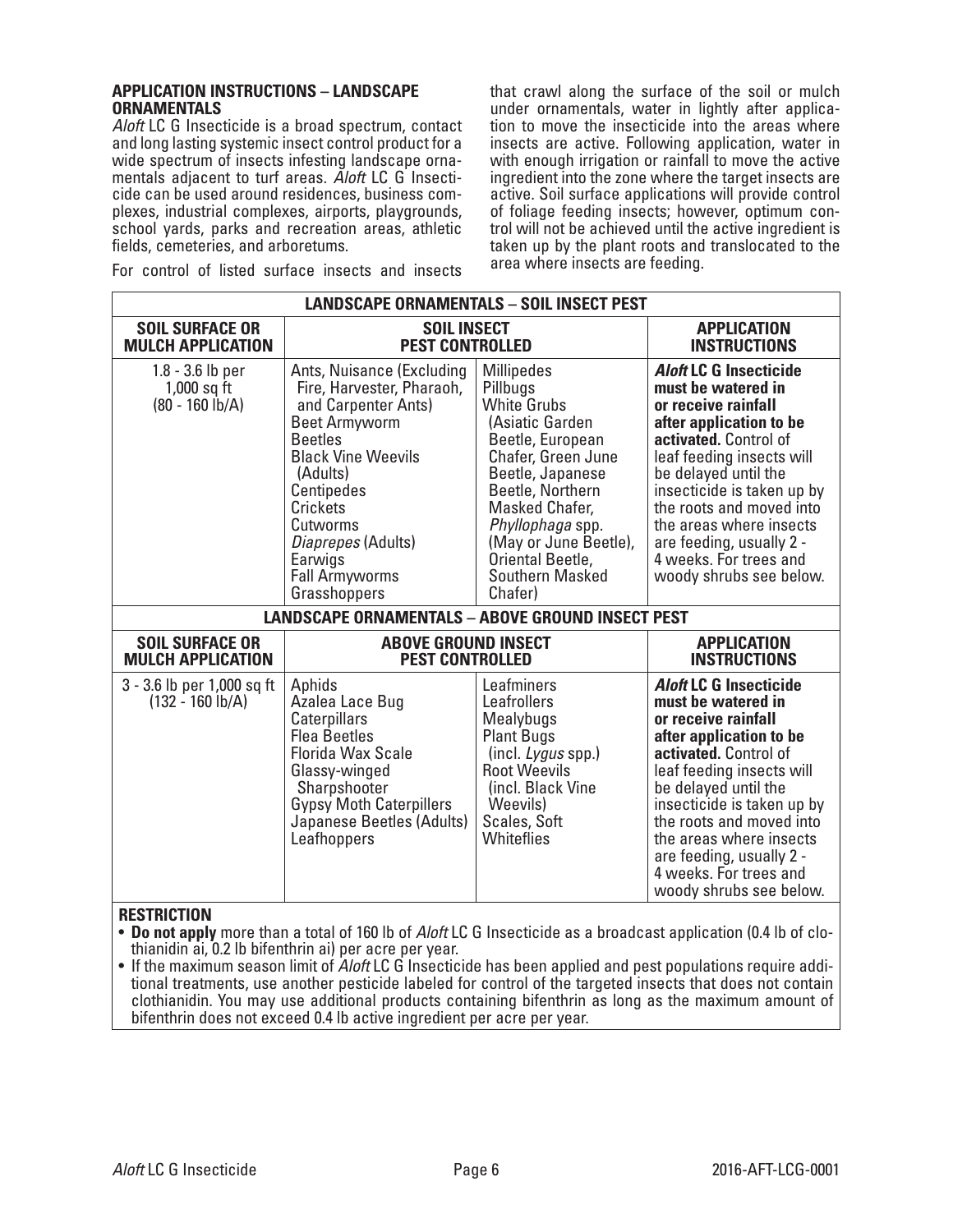#### **APPLICATION INSTRUCTIONS ORNAMENTAL TREES, NON-BEARING FRUIT AND NUT TREES, AND WOODY SHRUBS IN LANDSCAPE AREAS ADJACENT TO TURF AREAS**

*Aloft* LC G Insecticide can be used for systemic con- trol of insects with an application on trees in land- scapes adjacent to turf areas. *Aloft* LC G Insecticide contains clothianidin which is systemic and will be translocated throughout the tree or shrub. Treat the area over the root zone of the trees/shrubs or apply the insecticide around the "root well" of the plant.

*Aloft* LC G Insecticide is a systemic product and will be translocated upward into the plant system from root uptake. It must be placed in an area where the roots can absorb the active ingredient. It may take 2 - 4 weeks for the active ingredient to move from root zone to the areas of the trees affected. If insect pests are already present and causing damage, consider making a foliar application and then follow up with granule application. Following application, water in after application with enough water to move the insecticide into the root zone of the trees.

For trees and shrubs adjacent to turf areas use 0.4 - 0.8 lb *Aloft* LC G Insecticide per inch of cumulative trunk diameter (DBH) of the plant(s). For hedges and shrubs, use 0.5 - 1.0 lb product per foot of height or 5 - 10 lbs product per 10 cumulative ft of height. Before application remove any plastic or other barriers that may prevent the insecticide from reaching the root zone of the plants. For treatment of individual trees or shrubs, broadcast *Aloft* LC G Insecticide evenly on the soil around the base of the plants within 18 inches of the trunks. Pull back mulch prior to application if mulch is more than 1 inch thick. Irrigate after application with enough water to dissolve gran- ules and move product into the root zone.

For Bronze Birch Borers, Flatheaded Borers (excluding Emerald Ash Borer) and other Borers (excluding Asian Longhorned Beetles): Make an application around the trunk of the trees when the trees are actively growing. Use 0.2 - 0.4 lb *Aloft* LC G Insecticide per inch DBH in a 1 - 2 ft area around the trunk of the trees.

# **RESTRICTIONS**

• DO NOT APPLY more than a total of 160 lb of *Aloft* LC G Insecticide (0.4 lb of clothianidin ai, 0.2 lb bifenthrin ai) per acre per year.

# **STORAGE AND DISPOSAL**

Do not contaminate water, food or feed by storage or disposal.

# **PESTICIDE STORAGE**

Store in a cool, dry place away from excessive heat. Do not store near food, feed, fertilizers, seeds, or other pesticides.

Keep this product out of reach of children and ani- mals at all times.

(continued)

# (continued)

Store in original container only.

Open the product container carefully and after use, seal tightly.

For help with any spill, leak, fire or exposure involving this material, call day or night **(800) 892-0099.**

# **PESTICIDE DISPOSAL**

Waste resulting from the use of this product may be disposed of on site or at an approved waste disposal facility.

## **CONTAINER HANDLING**

Non-refillable container. Do not reuse or refill this container. Completely empty bag into application equipment. Offer for recycling, if available, or dis- pose of in a sanitary landfill.

#### **DISCLAIMER, RISKS OF USING THIS PRODUCT, LIMITED WARRANTY AND LIMITATION OF LIABILITY**

**IMPORTANT: Read the entire Label including this Disclaimer, Risks of Using this Product, Limited Warranty, and Limitation of Liability before using this product. If the terms are not acceptable, THEN DO NOT USE THE PRODUCT; rather, return the unopened product within 15 days of purchase for a refund of the purchase price.**

# **RISKS OF USING THIS PRODUCT**

The Buyer and User (referred to collectively herein as "Buyer") of this product should be aware that there are inherent unintended risks associated with the use of this product which are impossible to eliminate. These risks include, but are not limit- ed to, injury to plants and crops to which this product is applied, lack of control of the target pests or weeds, resistance of the target pest or weeds to this product, injury caused by drift, and injury to rotational crops caused by carryover in the soil. Such risks of crop injury, non-performance, resistance or other unintended consequences are unavoidable and may result because of such factors as weather, soil conditions, disease, moisture conditions, irrigation practices, condition of the crop at the time of application, presence of other materials either applied in the tank mix with this product or prior to application of this product, cultural practices or the manner of use or application, (or a combination of such factors) all of which are factors beyond the control of Valent. The Buyer should be aware that these inherent unintended risks may reduce the harvested yield of the crop in all or a portion of the treated acreage, or otherwise affect the crop such that additional care, treatment vest. If the Buyer chooses not to accept these risks, THEN THIS PRODUCT SHOULD NOT BE APPLIED.

By applying this product Buyer acknowledges and accepts these inherent unintended risks AND TO THE FULLEST EXTENT ALLOWED BY LAW, AGREES (continued)